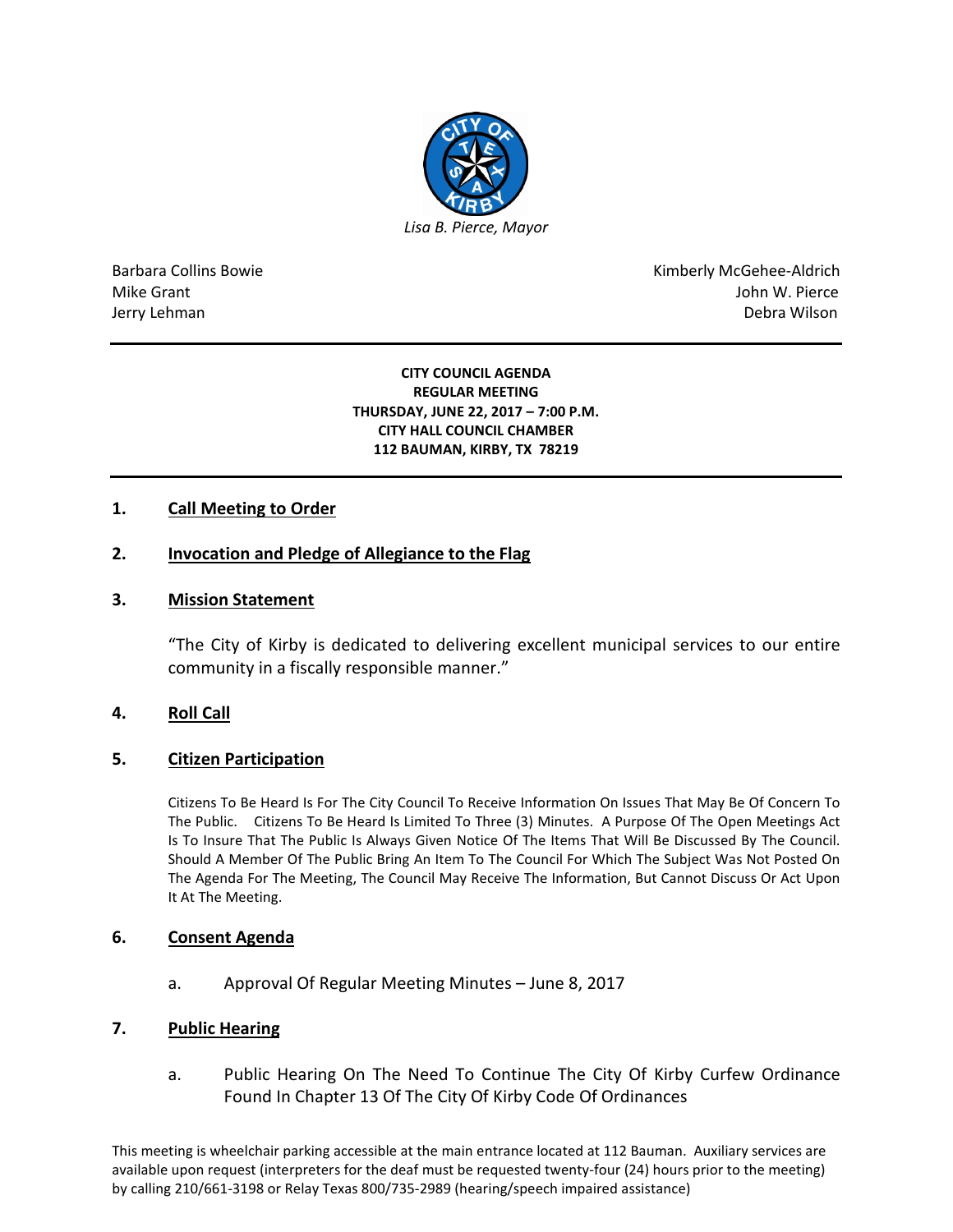- b. Public Hearing To Consider A Variance To The Zoning Ordinance For The Construction Of A Structure Built Five Feet Within The Ten Foot Rear Setback Located At CB 5941 BLK 1 LOT 51; Otherwise Known As 415 Edalyn, City of Kirby, Bexar County, Texas.
- c. Public Hearing To Consider The Following Zoning Change Request: Rezoning Of A 6.829 Acre Tract, Situated In The J. Chappell Survey No. 322 ½, Abstract No. 883, County Block 5191, Being All Of Lot 2 Of The Turner Club Subdivision As Shown On A Plat Recorded In Volume 9638, Page 188 Of The Deed And Plat Records Of Bexar County, Texas, From The Current Zoning Of Commercial, Office And Retail (C-2) To Public Use District (P).

# **8. Discussion And Possible Action**

- a. Discussion And Possible Action To Consider A Variance To The Zoning Ordinance For The Construction Of A Structure Built Five Feet Within The Ten Foot Rear Setback Located At CB 5941 BLK 1 LOT 51; Otherwise Known As 415 Edalyn, City of Kirby, Bexar County, Texas.
- b. Discussion And Possible Action To Consider Ordinance No. O-2017-816 An Ordinance Amending The Zoning Ordinance Of The City Of Kirby, Texas, To Change The Zoning Of The Property Legally Described As Lot 2, Turner Club Subdivision, As Shown On Plat Recorded In Volume 9638, Page 188 Of The Deed And Plat Records Of Bexar County, Texas, From "C-2" Commercial District To "P" Public District, This Is The First Reading.
- c. Request, Discussion And Possible Action On Proposed Comprehensive Plan Provided By The Planning And Zoning Commission
- d. Discussion And Possible Action To Appoint Member(s) To The Kirby Senior Center Strategic Planning Committee
- e. Discussion And Possible Action To Consider Ordinance No. O-2017-817 Relating To A Curfew For Any Person Under The Age Of Seventeen Years During Certain Hours, Making It Unlawful For Any Parent Or Person In Loco Parentis Entitled To Custody Or Control Of A Minor To Violate This Ordinance And Imposing Penalties. This Is The First Reading.
- f. Discussion And Possible Action To Appoint Member(s) To Fill Vacancies On The Parks And Recreation Committee
- g. Discussion And Possible Action To Consider A Request by San Antonio Living History Association